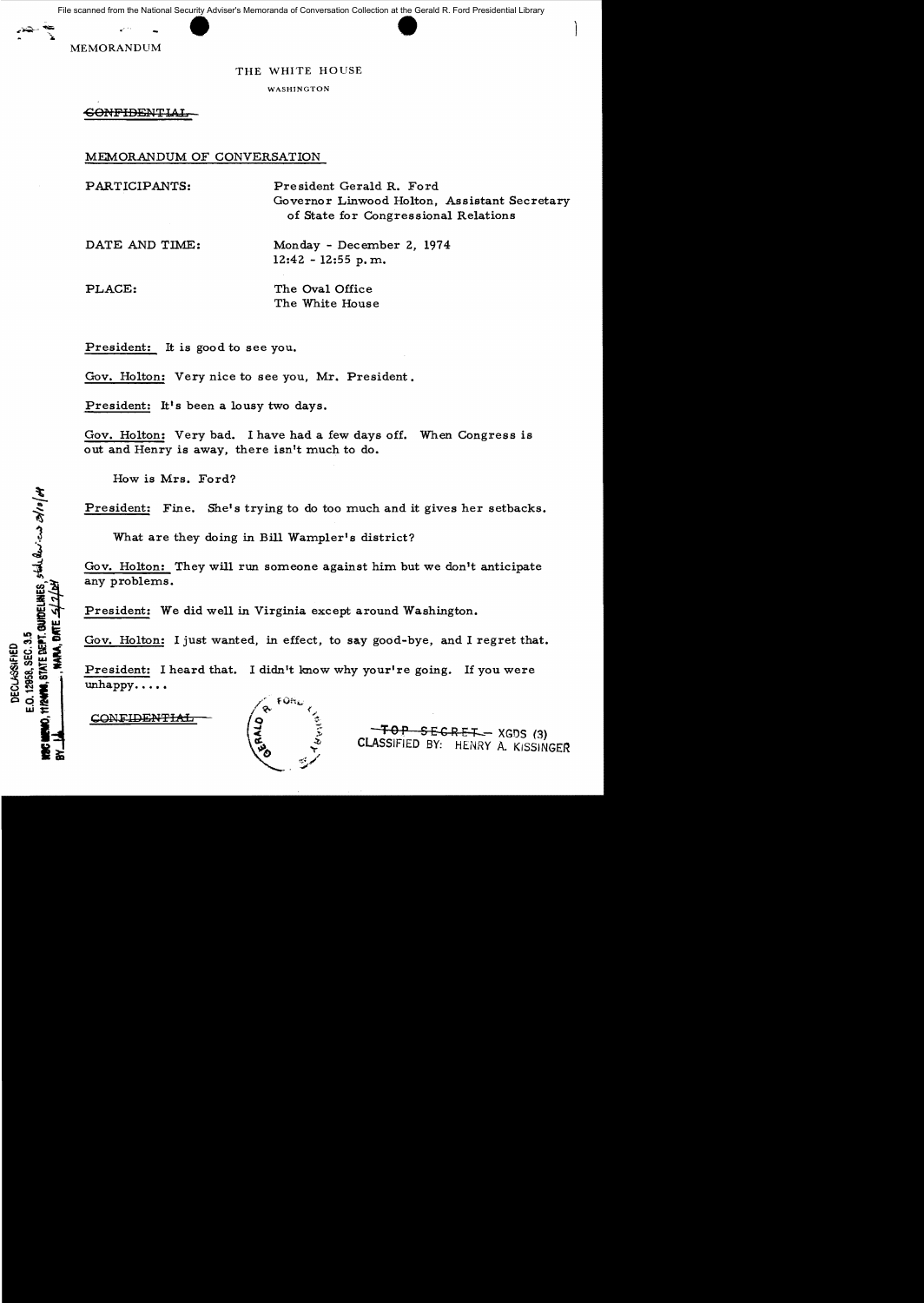## $\bullet$ -eONFIDENTIt..b -2

Gov. Holton: Not at all. If you wanted me in the Cabinet, I would stay, but otherwise I can't afford to lose the chance in private practice. You will lose a lot of people this way. My salary is only 40% of what I have been offered. I talked to Wayne Hays about this problem. He says it has to be done from here.

President: I want to talk to the Leadership. I have talked to Tip [O'Neill] about it. We agreed to talk to see if the political environment was such that we could work together. For either one of us to propose it and the other not to follow it up could be bad. The judiciary is in just as bad shape.

Gov. Holton: A medium lawyer in Roanoke is getting \$75-\$100,000. A lot of people are talking of retirement. They can take it and do something else.

Don't you think your best time is now?

President: Pragmatically, yes, but not from the public viewpoint. If action could be taken but deferred twelve months.... or a cost of living clause for eve ryone.

Gov. Holton: Hays offered to help if you wanted to move.

[They chatted briefly about local Virginia politics]

President: We have got to start rebuilding the Governors.

Gov. Holton: When I started, there were 32 of us. If we get too many on the far right, we'll get sacked.



 $\Theta$ NFIDENTIAL-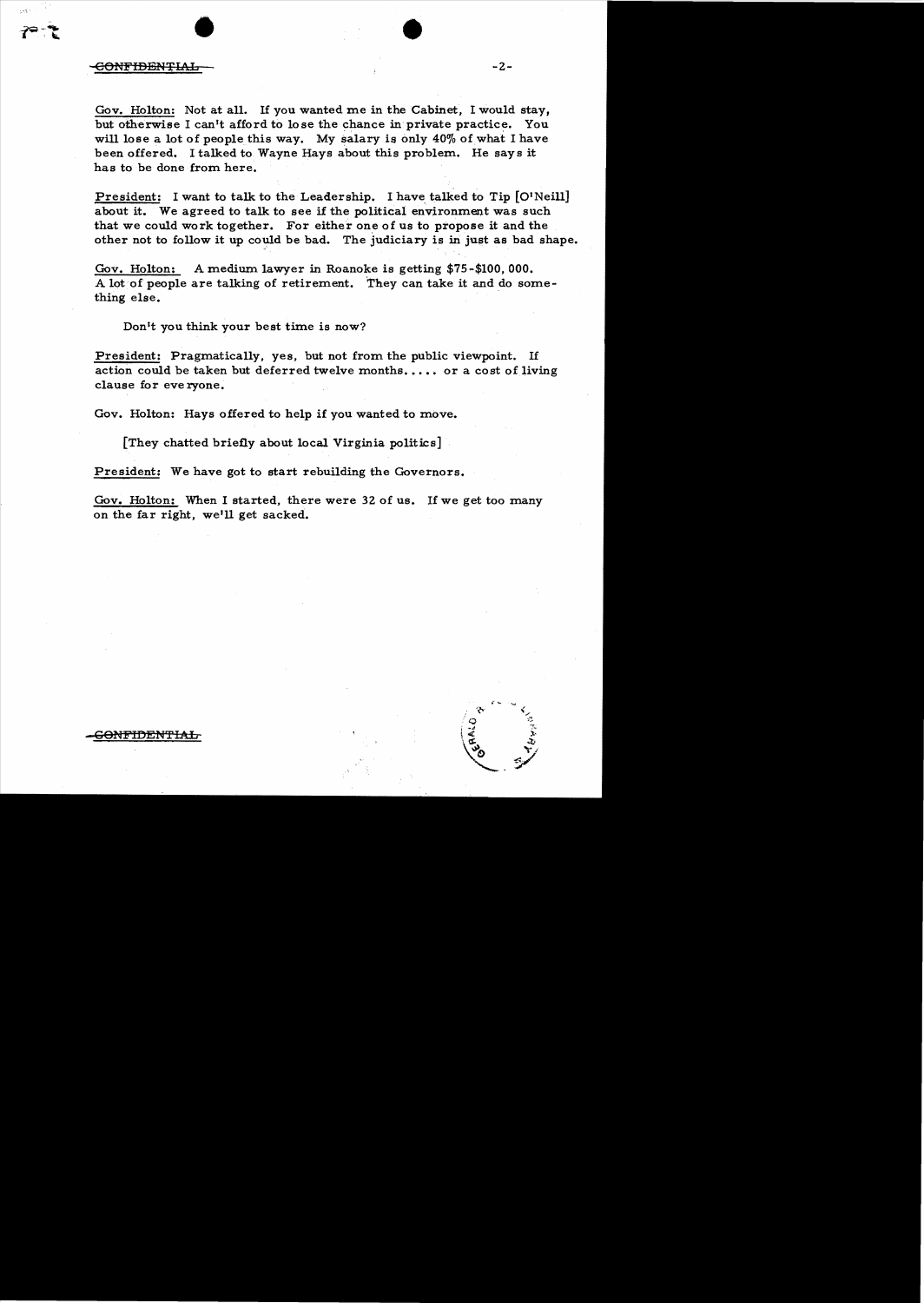$P/M$ orton<br>2 Dec 74 P Grod to see you and the Very minute sea you but Phoning z'days<br># Very bad, Ihan false for days off. When Congrat & Raman, then won't mind to do. " Fried Trying to do to much at give her eitherte. It Thoy will sum sommer against time but don't Il I font wouted in effect to say gardly is a Recept third.<br>Il I brace et Tout Didn't brown why, if you were writing H Trat all, Ifiyam routed me in Madriet Iwards, but otherwise I can't offered to lose a chance in princip practice. you will love a lot operate this way. Un salary only 40% what I hear offered. L'unhet à circycle Hoy about trie prob. 4e soup P & mont to tothe & leadership. Tecker 18 Tip, we again It take Free if got environment was suchard cardo week treather - faitheast propose &c other with farehousing crande in buil. The pedring 4 avendre 1 magne à Romade aux jedins 75-100 pm abity und taking extrement. They can take it Ditte d'Est y bini channe prévingement

**DECLASSIFIED** NOC MEMO, 11/24/98, STATE DEPT. GUNDELINES, State liv.en 3/10/04 **NARA, DATE**  $\frac{5}{4}$  $BY$